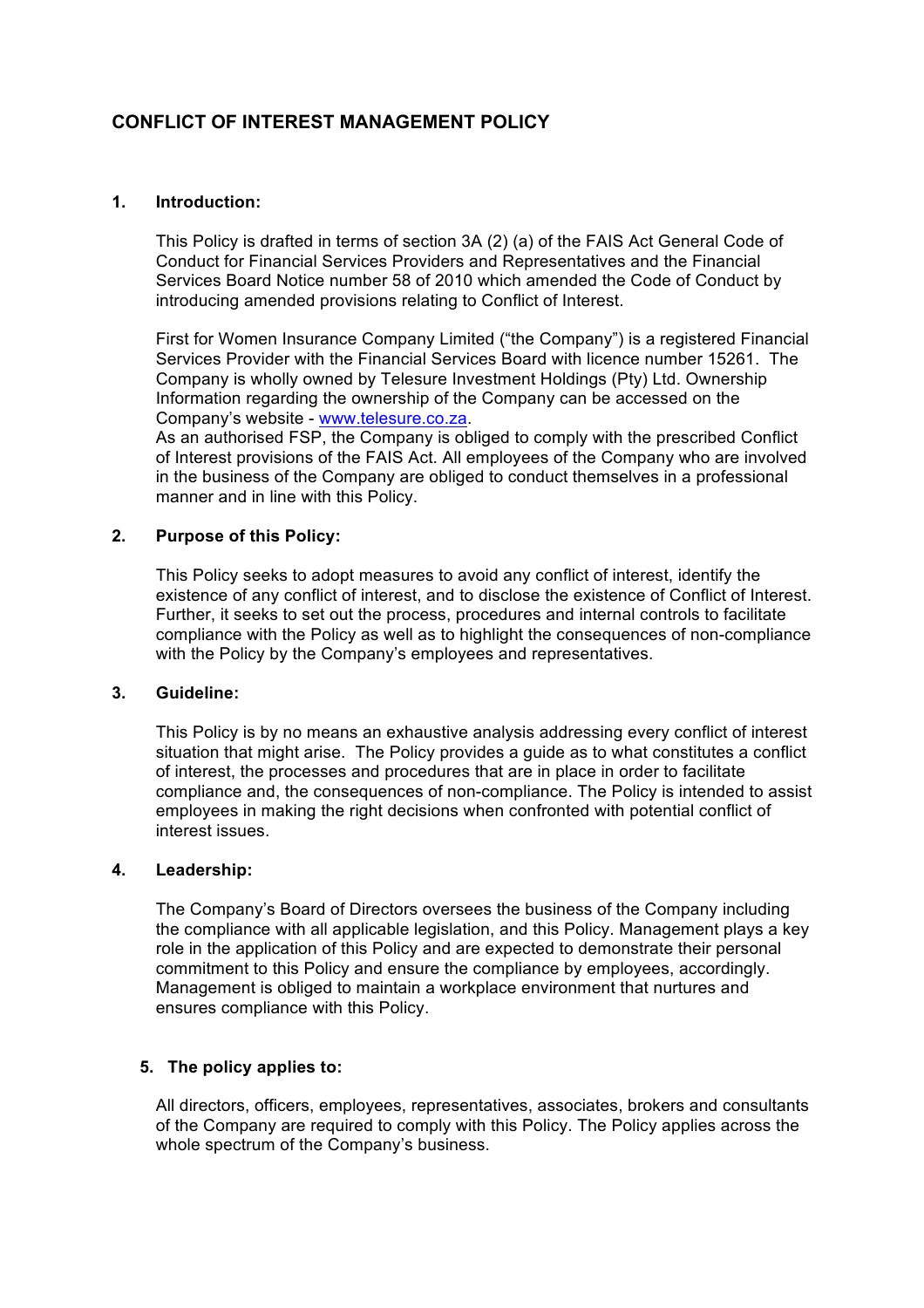An associate in terms of Section 1 of the General Code of authorised Financial Services Provider and Representatives, in relation to a juristic person- which is a company, means any subsidiary or holding company of that company, any other subsidiaries of that holding company and any other company of which that holding is a subsidiary.

First For Women Insurance Company Limited's associates are:

Auto and General Insurance Company Limited Budget Insurance Brokers (Pty)Ltd Budget Insurance Company Limited Budget Holdings Limited Dial Direct Insurance Limited Direct Integrated Systems Corporations (Pty) Ltd Elected Investments (Pty) Ltd Hippo Comparative Services (Pty) Ltd 1Life Insurance Limited MCN Independent Intermediaries (Pty) Ltd Motowise (Pty) Ltd Napier Gardens (Pty) Ltd No1 Queens Road Property (Pty) Ltd Telesure Financial Services (Pty) Ltd Telesure Group Services (Pty) Ltd Telesure Investment Holdings (Pty) Ltd Shambala Game Reserve (Pty) Ltd Shambala Management (Pty) Ltd and Saxon Hotel (Pty) Ltd Steyn Properties (Pty) Ltd Upstream Advertising (Pty) Ltd Your HomeLoan (Pty) Ltd One Call Insurance Brokers (Pty) Ltd

# **6. Definition of Conflict of Interest:**

Conflict of interest means any situation in which a Financial Services Provider ("a FSP") or a representative of that FSP, has an actual or potential interest that may in rendering a financial service to a client-

- 6.1 influence the objective performance of his, her or its obligations to that client; or
- 6.2 (prevent a FSP or its representative from rendering an unbiased and fair financial service to that client, or from acting in the interest of that client, including but not limited to-
	- 6.2.1 a financial interest;
	- 6.2.2 an ownership interest ;
	- 6.2.3 any relationship with third party;"

The guiding principles of this Policy are that the Company and its representatives must, when rendering intermediary services, act honestly, fairly, with due care, skill and diligence. There must, at all times, be a due regard to the interest of the clients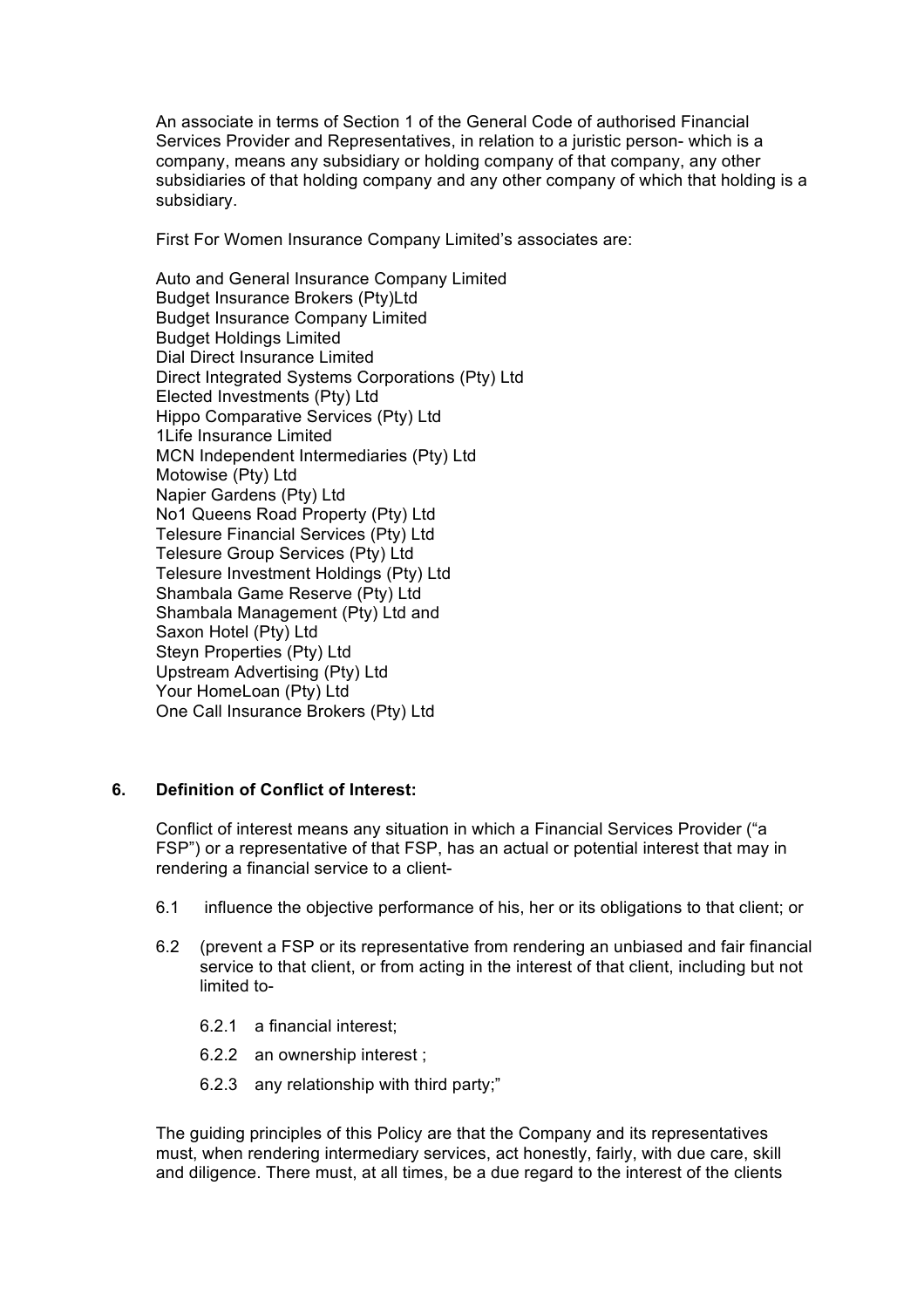and the integrity of the Company as well as that of the financial service industry as a whole.

## **7. What is "financial interest":**

A financial interest can take any of the following forms - cash payment, cash equivalent, voucher, gift, service, advantage, benefit, discount, domestic, or foreign travel, hospitality, accommodation, sponsorship, other incentive or valuable considerations.

This list is not exhaustive and there are exceptions such as - an ownership interest and training that is not exclusively available to a selected group of providers or representatives, in respect of product and legal matters relating those products, general financial and industry information, specialised technological systems of a third party that are necessary for the rendering of a financial service but; but excluding travel and accommodation associated with that travel.

### **8. What is allowed under Conflict of Interest management:**

An FSP or its representatives may only receive or offer the following:

- 8.1 Commission, fees under Long-Term and Short-Term Insurance Acts as well as the Medical Schemes Act, provided that the fees and commissions are specifically agreed to by a client, in writing, and which may be stopped at the discretion of that client;
- 8.2 Subject to any other law, any immaterial financial interest (see the definition below), fees or remuneration for rendering of a service to a third party (such as a product supplier, another provider, or an associate of either of these), or a distribution channel (such as an arrangement between a product supplier or any of its associates and one or more providers and any of its associates) , which fees or remuneration are reasonably commensurate to the service being rendered:
- 8.3 A financial interest for which fair value or remuneration that is reasonably commensurate to the value of the financial interest is paid by the provider or representative at the time of receipt.

An "immaterial financial interest"**,** means "any financial interest with a determinable monetary value, the aggregate of which does not exceed R1000. 00 in any calendar year from same third party in that calendar year received by,

- a provider who is a sole proprietor,
- a representative' for that representative's direct benefit and
- a provider, who for its benefit or that of some or all of its representatives, aggregates the immaterial financial interest paid to its representative".

A provider/representative can spend up to a maximum of R1000. 00, per calendar year, per financial service provider and/or a representative on amongst other things, training, vouchers, provision of marketing materials etc. One is obliged to maintain a proper record of any financial interest provided. Attached, marked **Annexure "A"** is a form which must be used when any financial interest is offered to a service provider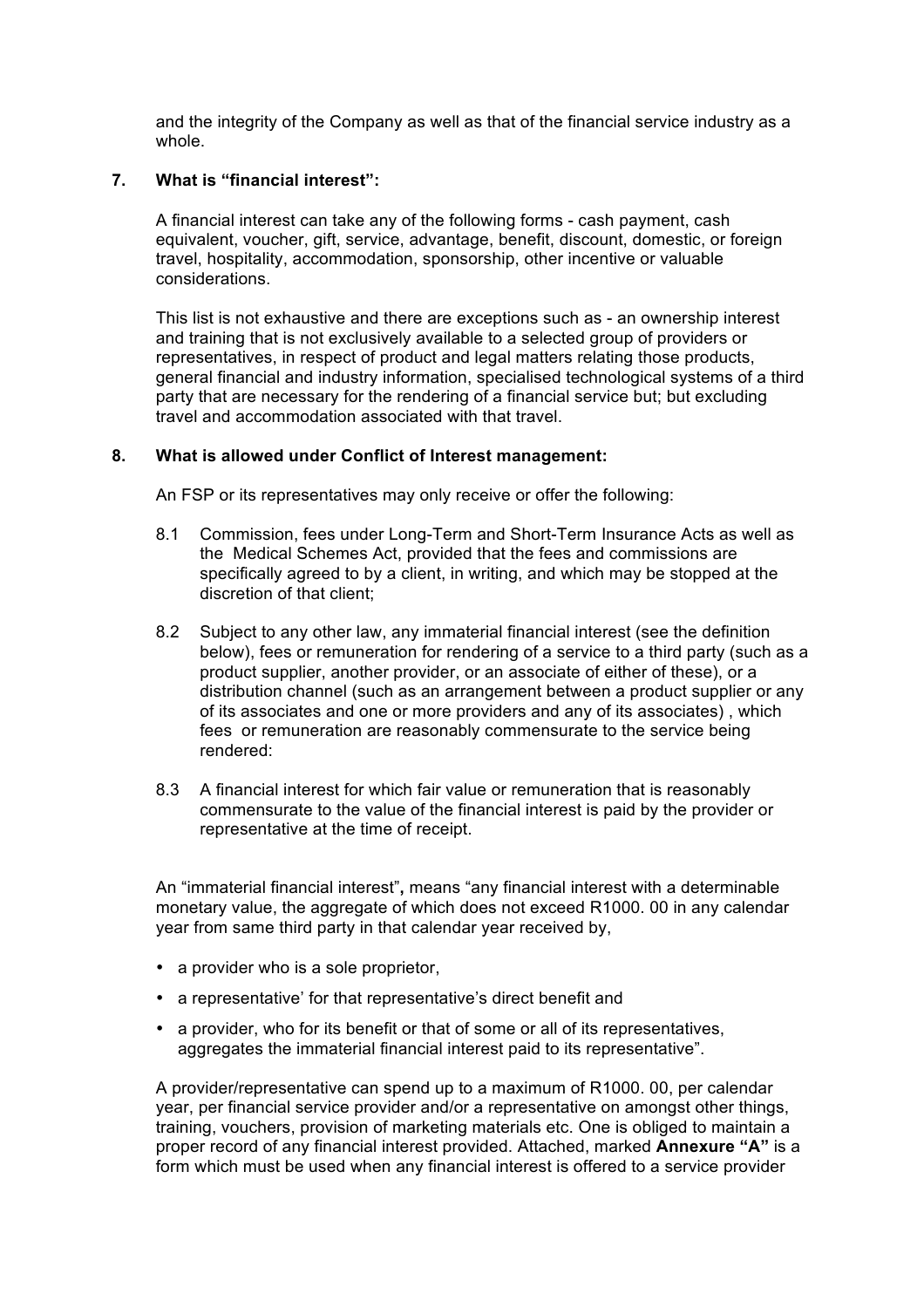and/or its representative. The Key individual(s) are responsible for updating and to keep safe the Representative Register. Representative(s) who want to access the interest register must request the Key Individual to provide them with copy.

The purpose of business gifts and entertainment in commercial settings is to create goodwill and nurture sound working relationships, rather than to gain any unfair advantage with customers and or a provider's clients. Reasonable business entertainment and customer gifts of immaterial financial interest are permitted, including promotional events, provided that the offer is consistent with usual business practice and cannot be viewed as bribe or a payoff and certainly cannot be in violation of this Policy.

# **9. Consequences of non-compliance with this Policy:**

Company employees are obliged to report every suspected or actual transgression of this Policy to the Company and all employees should avoid any situation that may create or appear to create a situation which could be determined to be a conflict of interest. Once there is a conflict of interest, Company employees may find it difficult to perform their duties and/or carry on with their work responsibilities impartially.

A violation of this Policy is a serious matter that could cause harm to the Company and also could result in disadvantaging certain of the Company's clients.

Any employee, of the Company, who fails to comply with this Policy, will be subjected to the appropriate disciplinary proceedings in terms of the Company's Disciplinary Code which could result in the termination of their employment with the Company.

### **10. Amendments to this Policy:**

The Company reserves the right to determine how this Policy applies to any particular situation and to amend or modify this Policy as it, in its discretion deems appropriate. This the Company can do without giving prior notice to or having been in consultation or reaching agreement with any provider / its representative. All amendments that the Company may make to this Policy shall be communicated to Company employees.

### **11. Measures aimed at identifying Conflict of Interest:**

It is the responsibility of all employees of the Company to maintain the good name and standing of the Company by conducting themselves professionally and in accordance with all rules, regulations and legislation which govern the Company.

Compliance with all rules, regulations and legislation is the individual responsibility of each employee. Each employee must accept personal responsibility for behaving correctly and in accordance with this policy. Likewise, each employee is obliged to stop or prevent any actions that are contrary to the content of this Policy and which could cause any harm to the Company as a result.

Set out below are various ways in which the Company can identify any Conflict of Interest:

- use of the Company disclosure of interest register will provide information on conflict of interest;
- monitoring of conflict of interest disclosure register, annually: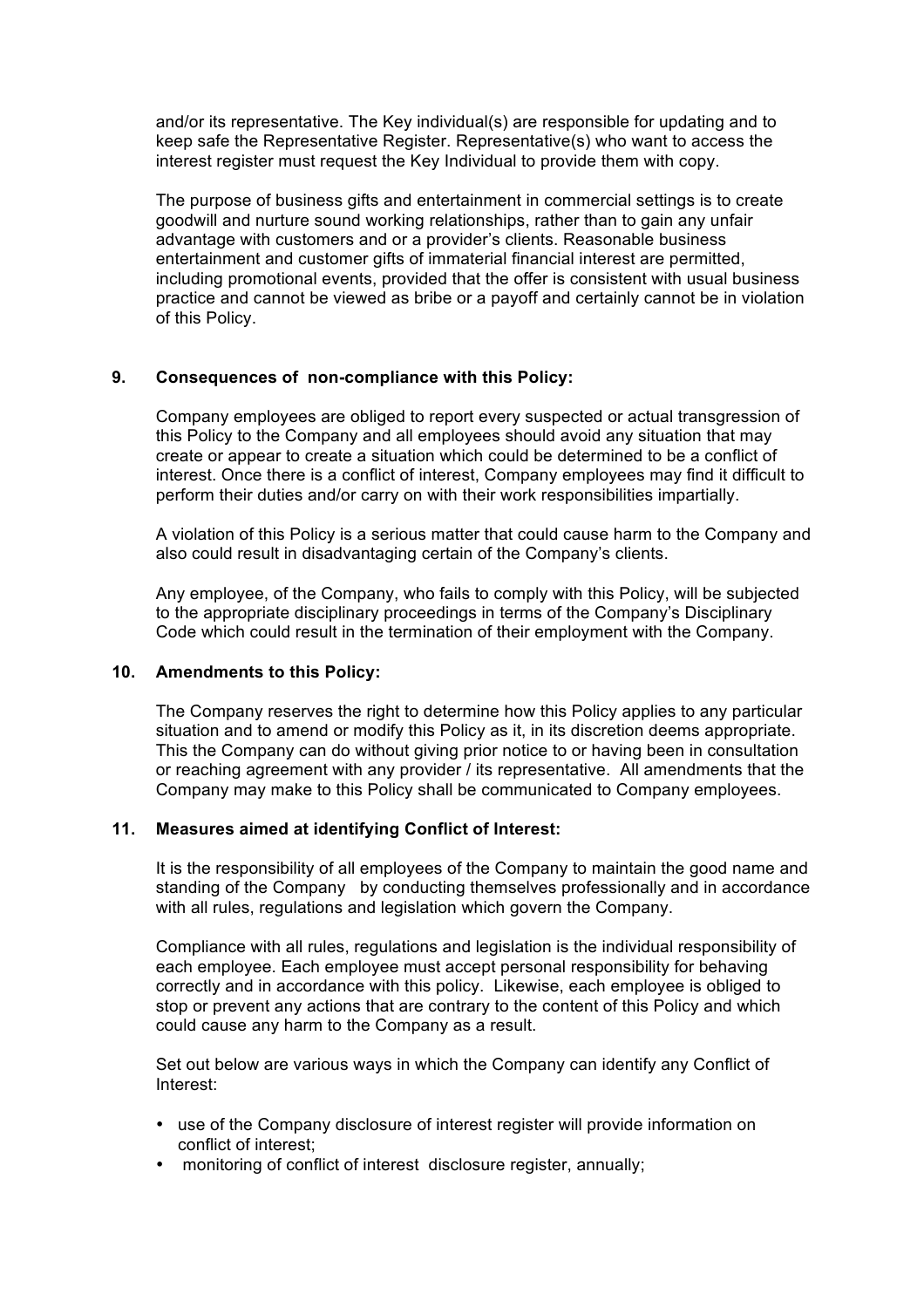- regular monitoring of commissions and fees that are paid /received by business units;
- monitoring of gifts/interest offered or received by the Company on a continual basis.

The above is not an exhaustive list of how to identify the existence of a conflict of Interest.

### **12. Process, procedures and internal controls aimed at facilitating compliance:**

The Telesure Learning Academy shall be responsible for the training of all employees within the various business units of the Company on the Conflict of Interest Management Policy. They will be supported, where necessary, by the Risk and Compliance Department of the Telesure Group. The relevant legislative provisions will be highlighted during training and pamphlets and educational material will be used to highlight the awareness and the importance of compliance with this Policy.

If any employee at any level within the Company is in any doubt as to whether a particular conduct amounts to a conflict of interest or not, that employee must contact his immediate supervisor and/or the Risk and Compliance Department of the Company for clarity and guidance.

Business unit managers must sanction what the provider or representative should receive in relation to conflict of interest. Should the business unit manager be in doubt as to what would be appropriate, he or she must consult the Head of the Risk and Compliance Department.

### **13. Measures aimed at mitigating Conflict of Interest:**

Company employees should avoid engaging in activities which will result into a conflict of interest. One must not use improper means to, for example, obtain business from a particular representative/broker.

If Company employees realise that there is a potential or actual conflict of interest, the employee must, timeously and fully disclose any such potential or actual existence of a conflict to the Company by reporting same to their immediate superior. This will enable the Company to decide whether or not to engage with the employee/transgressor in question.

Company employees who are faced by what is clearly a conflict of interest situation, must desist from continuing with any participation in such situation or activities. Should any employee not be certain about an intended transaction of theirs being a possible transgression of this Policy, the employee must approach the Company's Risk and Compliance Department who will evaluate the intended transaction and give guidance.

The Company may not offer any financial interest to its representatives for:

- Giving preference to the quantity of business secured for the Company to the exclusion of the quality of the service rendered to clients
- Giving preference to specific product supplier , where a representative may recommend more than one product supplier to client or
- Giving preference to a specific product of a product supplier, where a representative may recommend more than one product supplier to a client.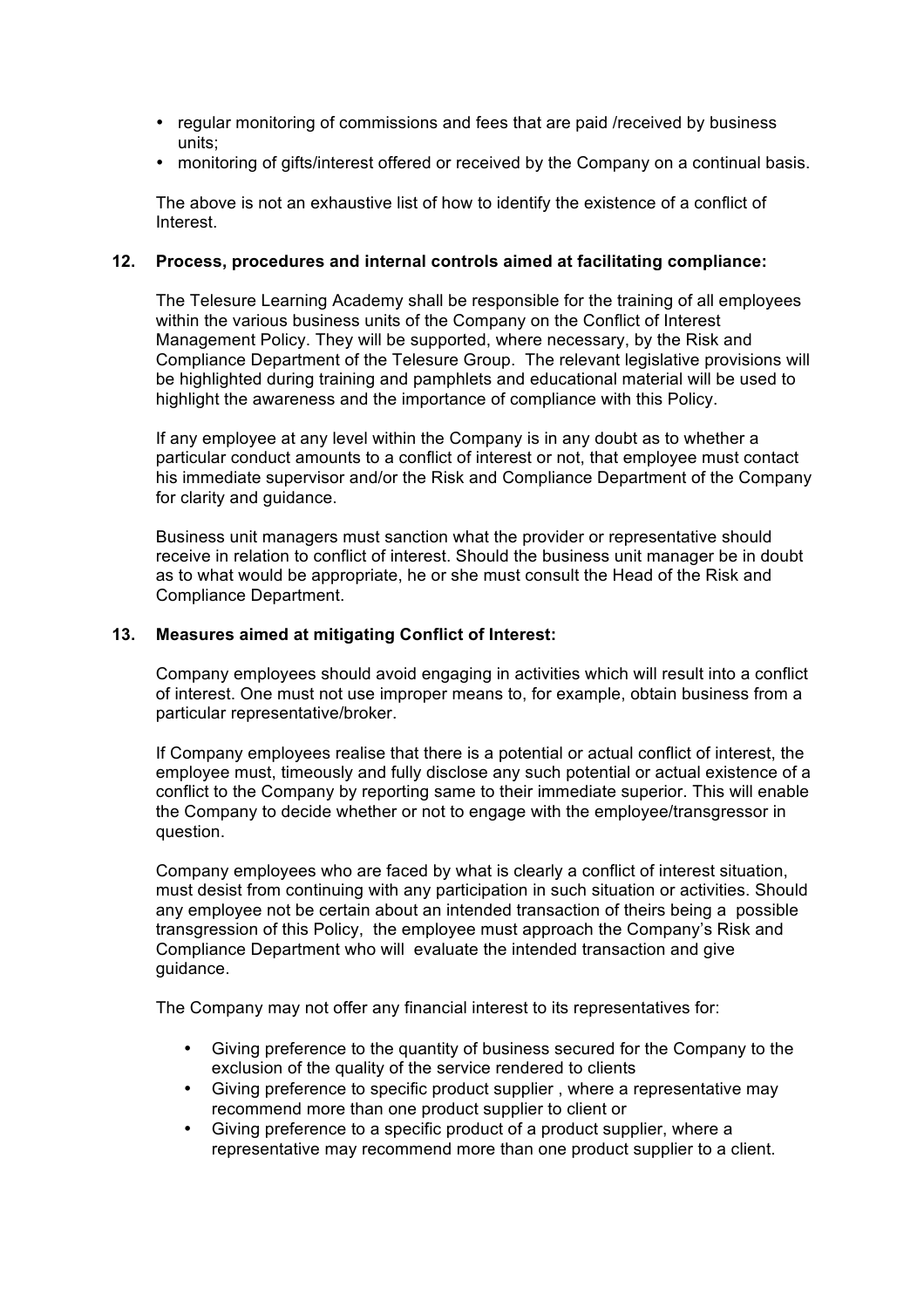The above aims to ensure that, clients are fully protected from undue and uncompetitive behaviour by product suppliers and /or their representatives. The ultimate objective is to ensure that clients at all times receive the best possible advice and /or intermediary service.

In order to ensure that quality is not compromised in favour of quantity, Our Service Quality Assurance Department (SQA) monitors calls of representatives on a daily basis. The SQA findings are shared with the managers, supervisors and Coaches.

Depending on the severity of non- compliance on the part of Representatives the following actions can be taken:

- Written warning,
- Training can be recommended,
- Coaching
- Dismissal
- Penalty in a form of deduction of commission earned by Representative

In situations where it is "impossible" to avoid conflict of interest, business unit manager(s) must, when called upon to do so, advance reasons as to why they failed to adhere to this Policy and to take measures to mitigate any conflict of interest.

Please see attached, a document marked **Annexure "B"** which illustrates Conflict of Interest situations.

### **14. Publication and reporting:**

This Policy is available on the Company's website .The Company's annual FAIS Compliance Management report will include a report on accessibility, implementation, monitoring and compliance of this Policy.

### **15. Management of Conflict of Interest:**

This Policy forms part of the risk management framework of the Company. The Risk and Compliance Department of the Company is responsible for the identification and management of any existence of conflict of interest. All queries regarding this Policy can be directed to Head of the Risk and Compliance Department.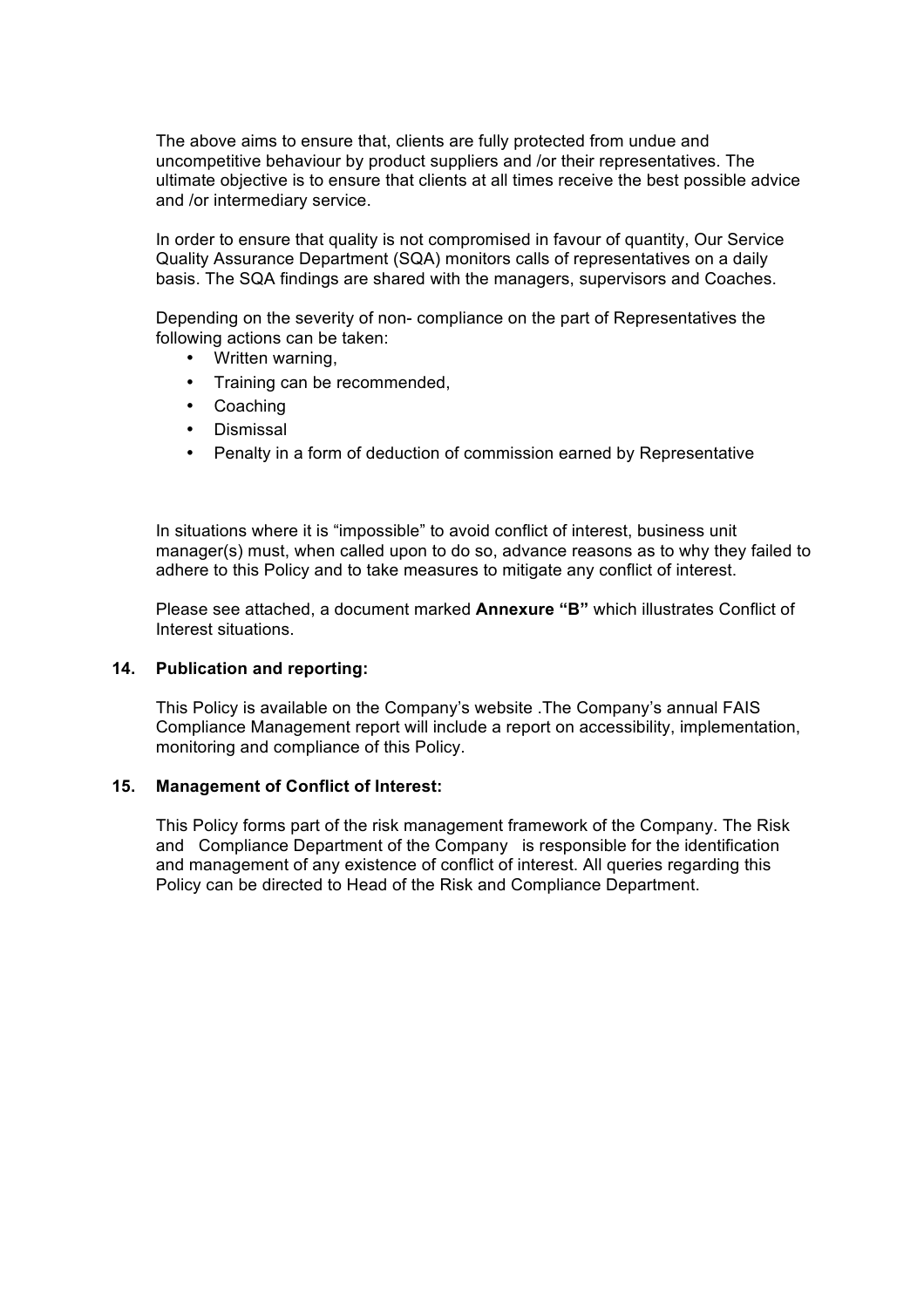# **ANNEXURE "A"**

| <b>CONFLICT OF INTEREST MANAGEMENT POLICY: DISCLOSURE OF INTEREST</b>    |                                                                                                                                  |                                                                                            |
|--------------------------------------------------------------------------|----------------------------------------------------------------------------------------------------------------------------------|--------------------------------------------------------------------------------------------|
| <b>Individual and/or Business</b><br>unit disclosing the<br>information: | <b>Nature of benefit</b><br>offered/received or conflict<br>of interest offered and/or<br>received and the reasons<br>therefore: | Value of benefit or conflict<br>of interest offered/received<br>and date of offer/receipt: |
| 1.                                                                       |                                                                                                                                  |                                                                                            |
| 2.                                                                       |                                                                                                                                  |                                                                                            |
| 3.                                                                       |                                                                                                                                  |                                                                                            |